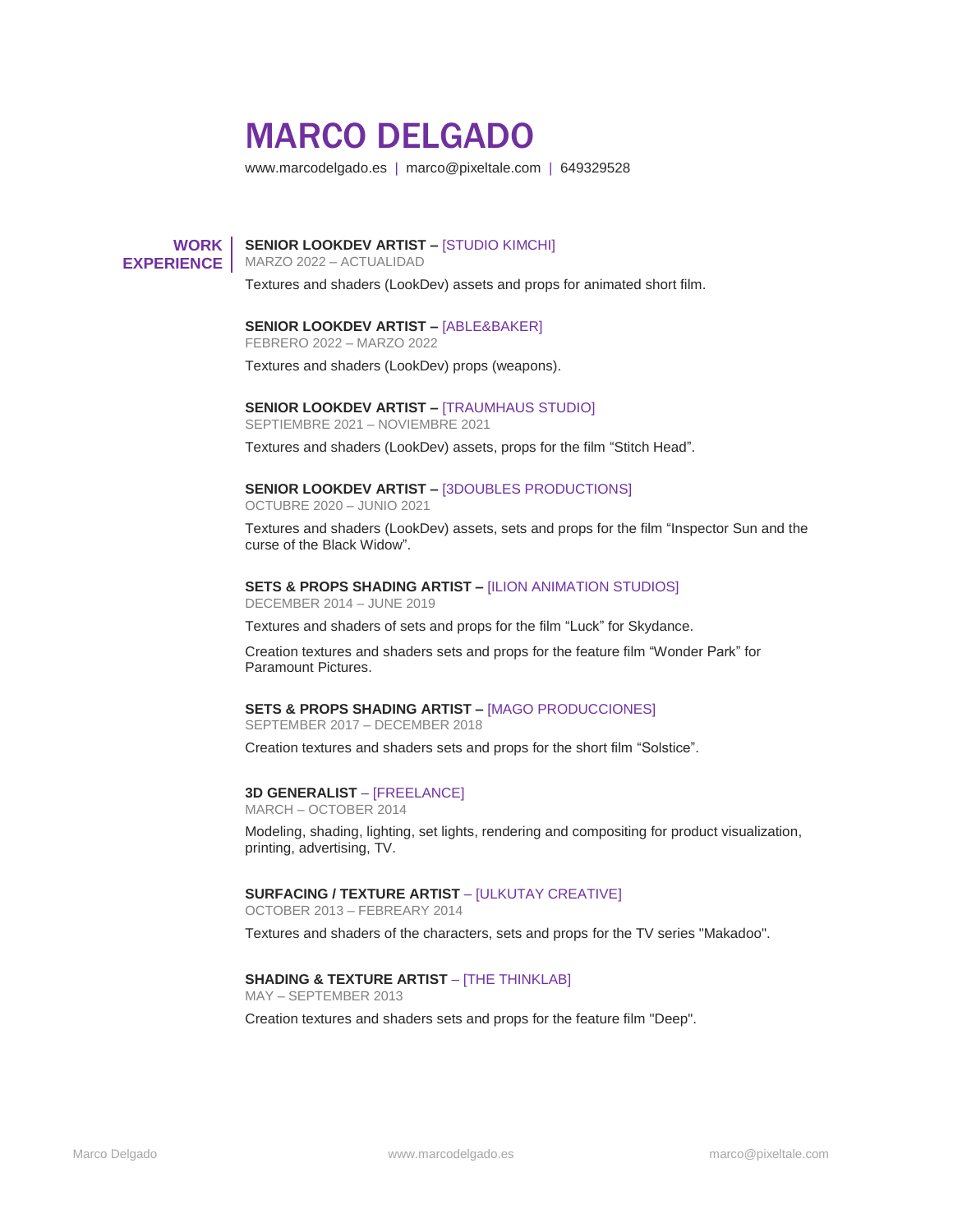#### **FOUNDER** – [PIXELTALE STUDIO]

JUNE 2007 – APRIL 2013

Modeling, shading, lighting, set lights, rendering and compositing for different projects like TV series, advertising and architecture.

# **GRAPHIC DESIGNER** – [GRUPO ANAYA]

APRIL 2002 – JANUARY 2011

Graphic designer and education projects.

# **3D GENERALIST** – [PUBLIC BROADCASTING SERVICE]

JULLY 2007

Nova ScienceNow (TV Series) (special thanks - 1 episode). Sleep, CERN, Emergence and Profile: Julie Schablitsky (2007).

# **COFOUNDER** – [I-REAL ANIMATION STUDIOS]

JANUARY 2002 – JULY 2003 Graphic designer and 3D generalist in i-real studios.

# **TEACHER - COURSE ON AUDIOVISUAL INPHOGRAPHY.** – [ESCUELA TAI]

MARCH - MAY 2001

Intensive 3D Infographic Course applied to "Virtual Decorating" for performing Arts students.

# **GRAPHIC DESIGNER - MULTIMEDIA** – [FREELANCE] JANUARY 1995 – APRIL 2000

Graphic designer, multimedia and photography.

**EDUCATION AUTODESK** – [LICENCIA 260483] MAYA 2013 CERTIFIED PROFESSIONAL.

> **ESCUELA TRAZOS** – [2013 – 2014] SCULPTURE COURSE - ZBRUSH, MODELING.

**CICE - ESCUELA PROFESIONAL DE NUEVAS TECNOLOGÍAS** – [2012] MÁSTER PROFESIONAL DE PRODUCCIÓN AUDIOVISUAL CON MAYA.

**AULA TEMÁTICA** – [2000 – 2001] MASTER IN 3D ANIMATION AND POST PRODUCTION.

**ESCUELA TAI** – [1995 – 1997] DIPLOMA OF MULTIMEDIA COMMUNICATION - (3 YEARS).

**UNIVERSIDAD COMPLUTENSE DE MADRID** – [1992 – 1995] CC BIOLÓGICAS (1º Y 2º COURSE).



**SKILLS** | Autodesk Maya Substance Painter